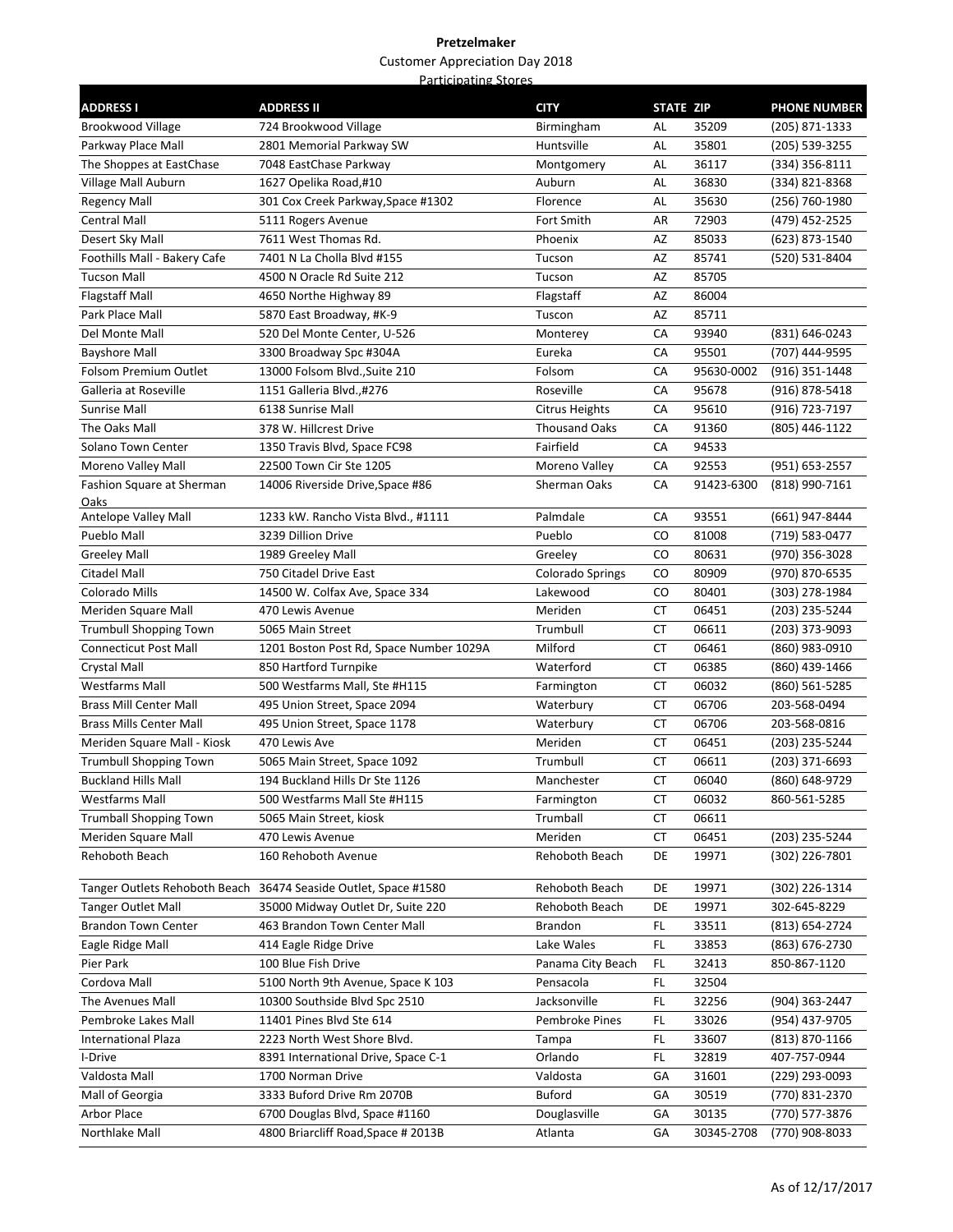| <b>ADDRESS I</b>               | <b>ADDRESS II</b>                           | <b>CITY</b>        | <b>STATE ZIP</b> |            | <b>PHONE NUMBER</b> |
|--------------------------------|---------------------------------------------|--------------------|------------------|------------|---------------------|
| Mall @ Stonecrest              | 2929 Turner Hill Road, Space #2510          | Lithonia           | GA               | 30038      | (770) 484-5866      |
| <b>Tanger Outlets</b>          | 1000 Tanger Blvd. #502A                     | Locust Grove       | GA               | 30248      |                     |
| Greenbriar Mall                | 2841 Greenbriar Pkwy                        | Atlanta            | GА               | 30311      |                     |
| The Shoppes at River Crossing  | 5080 Riverside Drive, Ste 434               | Macon              | GА               | 31210      | (478) 471-9449      |
| <b>Tanger Outlet Mall</b>      | 200 Tanger Outlet Blvd                      | Pooler             | GA               | 31322      | (912) 450-4600      |
| <b>Tanger Outlet</b>           | 800 Steven B Tanger Blvd, #202              | Commerce           | GA               | 30529      | 706-335-1883        |
| Atlantic Station               | 264 19th Street NW, Unit 2115               | Atlanta            | GA               | 30363      | (770) 294-8545      |
| <b>Columbus Park Crossing</b>  | 5555 Whittlesey Blvd, Ste 1740              | Columbus           | GA               | 31909      | 706-596-8074        |
| The Agana Shopping Center      | 302 South Route 4, Space 123                | Hagatna            |                  | Guam 96910 | (671) 472-6698      |
| Micronesia Mall                | 1088 W. Marine Drive #C-218                 | Dededo             |                  | Guam 96929 | (671) 472-6698      |
| Kaahumanu Center               | 275 Kaahumanu Avenue                        | Kahului            | HI               | 96732      | (808) 877-0500      |
| Kahala Mall                    | 4211 Waialae Ave Spc A6A                    | Honolulu           | HI               | 96816      | (808) 739-1699      |
| <b>Windward Mall</b>           | 246-056 Kamehameha Hwy, #285                | Kaneohe            | HI               | 96744      |                     |
| Lindale Mall                   | 4444 1st Ave NE spc 112                     | Cedar Rapids       | IA               | 52402      | (319) 395-9666      |
| Kennedy Mall                   | 555 JFK Road Unit 424                       | Dubuque            | ΙA               | 52002      | (563) 582-2118      |
| North Grand Mall               | 2801 Grand Ave                              | Ames               | IA               | 50010      | (515) 232-3075      |
| Coral Ridge Mall               | 1000 25th Ave, Space #110                   | Coralville         | ΙA               | 52241      | (319) 625-2000      |
| Southern Hills Mall            | 4400 Sergeant Road, #530                    | Sioux City         | IA               | 51106      | (712) 274-0109      |
| Palouse Empire Mall            | West 1850 Pullman Road                      | Moscow             | ID               | 83843      | (012) 345-6789      |
| <b>Grand Teton</b>             | 2300 East 17th Street, Space #1194          | Idaho Falls        | ID               | 83404      | (208) 528-0208      |
| Magic Valley Mall              | 1485 Pole Line Road,#258                    | <b>Twin Falls</b>  | ID               | 83301      | (208) 735-8199      |
| Pine Ridge Mall                | 4155 Yellowstone Highway,#01111             | Chubbuck           | ID               | 83202      | (208) 637-8015      |
| <b>Eastland Mall</b>           | 1615 E Empire St                            | Bloomington        | IL.              | 61701      | (309) 662-5232      |
| Central Mall                   | 2259 South 9th Street, Spc 144              | Salina             | KS               | 67401      | (785) 827-3933      |
| <b>Manhattan Town Center</b>   | 100 Manhattan Town Ctr Spc 420              | Manhattan          | КS               | 66502      | (785) 587-7368      |
| <b>Ashland Town Center</b>     | 500 Winchester Ave., #112                   | Ashland            | КY               | 41101      | (606) 327-0005      |
| Hammond Square Mall            | 2000 SW Railroad Avenue, Suite 750          | Hammond            | LA               | 70403      | 985-340-5055        |
| Northshore Mall                | 210 Andover St Ste #W192                    | Peabody            | МA               | 01960      | (978) 977-9000      |
| Holyoke Mall at Ingleside      | 50 Holyoke Street                           | Holyoke            | МA               | 01041-1843 | (413) 532-8401      |
| Square One                     | 265 Square One Mall Rt 1 South              | Saugus             | МA               | 01906      | (781) 233-0699      |
| <b>Burlington Mall</b>         | 1 Burlington Mall Road, Space #1075         | Burlington         | МA               | 01803      | (781) 272-8601      |
| Holyoke Mall                   | 50 Holyoke Street                           | Holyoke            | MA               | 01041-1843 | (413) 533-2066      |
| Cambridgeside Galleria         | 100 Cambridgeside Pl                        | Cambridge          | MA               | 02141      | (617) 225-2355      |
| <b>Assembly Row</b>            | 421 Artisan Way                             | Somerville         | МA               | 02145      |                     |
| Fairlane Town Center           | 18900 Michigan Avenue                       | Dearborn           | MI               | 48126      | (313) 336-4097      |
| Mall of Monroe                 | 2121 N Monroe St                            | Monroe             | MI               | 48162      | (734) 243-5852      |
| Westwood Mall                  | 1768 W. Michigan Avenue                     | Jackson            | MI               | 49202      |                     |
| Jackson Crossing               | 1189 Jackson Crossing                       | Jackson            | MI               | 49202      | (517) 787-8003      |
| Maplewood Mall                 | 1054 Maplewood Mall, 3001 White Bear Avenue | St. Paul           | ΜN               | 55109      | (651) 748-1618      |
| <b>Burnsville Mall</b>         | 2045 Burnsville Ctr                         | <b>Burnsville</b>  | ΜN               | 55306      | (952) 892-5577      |
| Zona Rosa Mall                 | 7261 NW 86th Avenue                         | Kansas City        | МO               | 64153      | 816-600-1970        |
| Mid Rivers Mall 2 - Downstairs | 170 & Mid Rivers Mall Dr                    | <b>St Peters</b>   | MO               | 63376      | (636) 278-5088      |
| Mid Rivers Mall 1 - Upstairs   | 170 & Mid Rivers Mall Dr                    | St Peters          | MO               | 63376      | (636) 274-1098      |
| Chesterfield Mall              | 291 Chesterfield Center                     | Chesterfield       | MO               | 63017      | 636-536-9780        |
| Capital Mall                   | 3600 Country Club Drive                     | Jefferson City     | MO               | 65109      | (573) 636-4475      |
| Outlets of Mississippi         | 200 Bass Pro Shop Dr, Space 275             | Pearl              | MS               | 39208      | 769-230-4745        |
| Kalispell Center Mall          | 20 North Main Street, Space A-15            | Kalispell          | МT               | 59901      | (406) 752-7523      |
| <b>Concord Mills</b>           | 8111 Concord Mills Blvd, Space #502         | Concord            | ΝC               | 28027      | (704) 979-6600      |
| Crabtree Valley Mall           | 4325 Glenwood Ave                           | Raleigh            | ΝC               | 27612      | (919) 783-5702      |
| Carolina Mall                  | 1480 Concord Pkwy Ste 65 & 66               | Concord            | ΝC               | 28025      | (704) 795-3544      |
| West Acres Shopping Center     | 3902 13th Ave S., Space #513                |                    | ND               | 58103      | (701) 282-3366      |
| Prairie Hills Mall             | 1681 3rd Avenue                             | Fargo<br>Dickinson | ND               | 58601      | (701) 277-3455      |
|                                |                                             |                    |                  |            |                     |
| Conestoga Mall                 | 3404 West 13th Street, Space PK50           | Grand Island       | NE               | 68803      | (308) 382-6187      |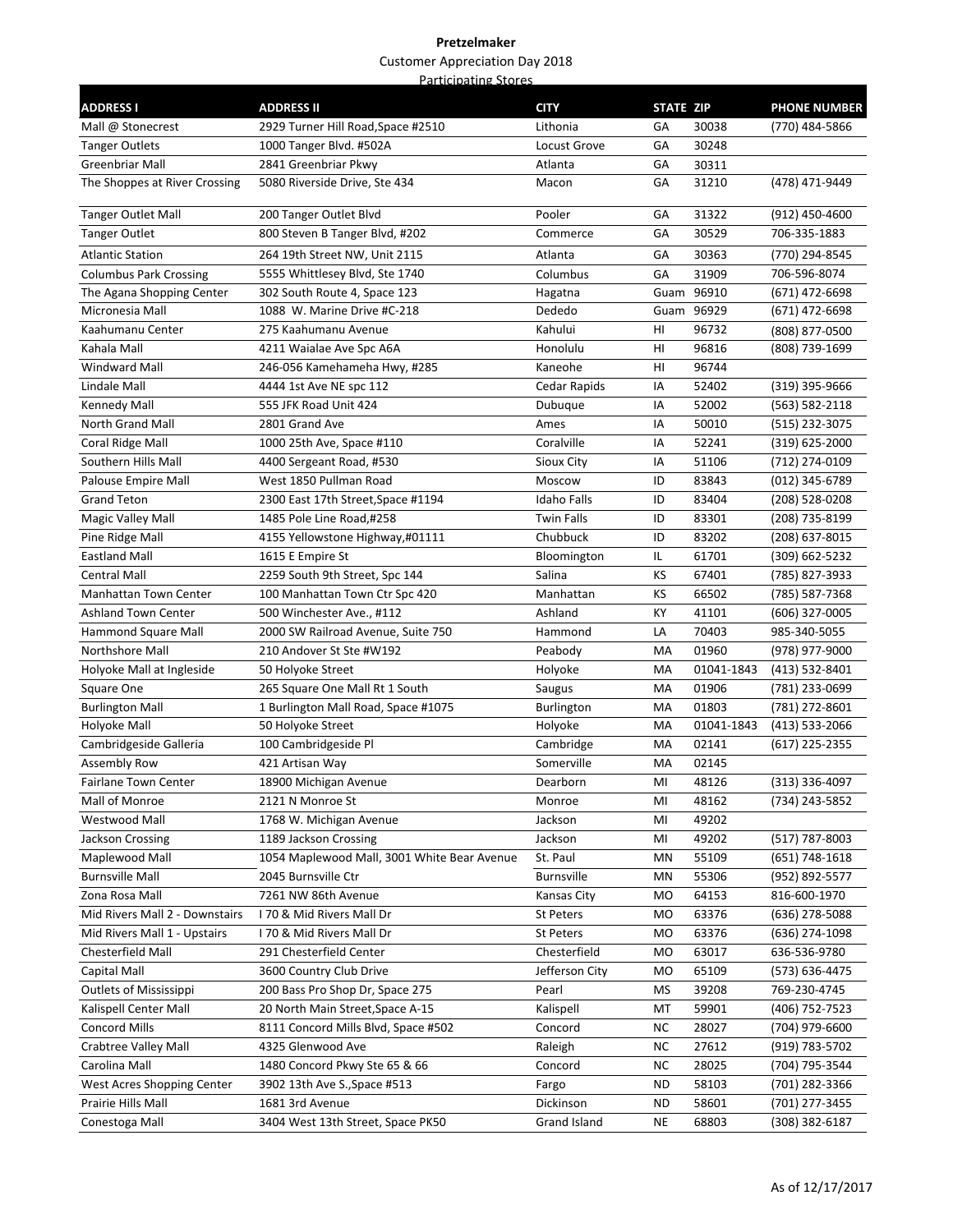| <b>ADDRESS I</b>                                               | <b>ADDRESS II</b>                              | <b>CITY</b>         | STATE ZIP |            | <b>PHONE NUMBER</b> |
|----------------------------------------------------------------|------------------------------------------------|---------------------|-----------|------------|---------------------|
| The Hilltop Mall                                               | 5011 Second Avenue                             | Kearney             | <b>NE</b> | 68847      | (308) 237-2926      |
| Rockingham Park                                                | 99 Rockingham Blvd                             | Salem               | NΗ        | 03079      | (603) 890-1056      |
| The Boulevard Mall                                             | 3680 S. Maryland Pkwy, #121                    | Las Vegas           | <b>NV</b> | 89109      | (702) 453-9600      |
| McCarran International Airport                                 | South Gate, 5757 Wayne Newton Drive            | Las Vegas           | NV        | 89119      | 702-261-3663        |
| Newburgh Mall                                                  | 1401 Route 300                                 | Newburgh            | NY        | 12550-2990 | (914) 805-3189      |
| Greece Ridge Mall                                              | 398 Greece Ridge Center, Space #J-1            | Greece Ridge        | NY        | 14626      | (585) 227-0330      |
| Galleria Mall- Galleria 1                                      | 1 North Galleria Dr.                           | Middletown          | NY        | 10941      | (845)-692-5983      |
| Roosevelt Field Mall                                           | Old Country Road Spc 2030                      | Garden City         | NΥ        | 11530      | (516) 741-7193      |
| Queens Center Mall                                             | 90-15 Queens Blvd.                             | Elmhurst            | <b>NY</b> | 11373      | (718) 271-5178      |
| Queens Center Mall-Kiosk                                       | 90-15 Blvd., Space #K10                        | Elmhurst            | NY        | 11373      | (718) 271-5178      |
| <b>Eastview Mall</b>                                           | 7979 Pittsford-Victor Road, Space #G-3         | Victor              | NY        | 14564      | (585) 223-6400      |
| Marketplace Mall                                               | 220 Miracle Mile Drive                         | Rochester           | NY        | 14623      | 585-424-4841        |
| <b>Green Acres Mall</b>                                        | 1105 Green Acres Mall                          | Valley Stream       | NY        | 11581      | 516-766-0130        |
| Crossgates Mall                                                | 1 Crossgates Mall Road                         | Albany              | NY        | 12203-5385 | (518) 464-1240      |
| Queens Place Mall                                              | 8801 Queens Blvd                               | Elmhurst            | NY        | 11373      | 718-699-0780        |
| Waterloo Premium Outlet Mall                                   | 655 State Route 318 Unit #A025B                | Waterloo            | <b>NY</b> | 13165      | (315) 539-1100      |
| Walden Galleria                                                | 1 Galleria Dr Space B214                       | Cheektowaga         | NY        | 14225      | (718) 879-5808      |
| Galleria at Crystal Run                                        | 1 North Galleria Dr., Space 207                | Middletown          | NΥ        | 10941      | (845) 692-5983      |
| Mall at Bay Plaza                                              | 200 Baychester Ave, Floor Main Entrance        | <b>Bronx</b>        | NY        | 10475      | 718-379-0313        |
| <b>Richland Mall</b>                                           | 2208 Richland Mall                             | Mansfield           | OН        | 44906      | (419) 529-8211      |
| <b>Upper Valley Mall</b>                                       | 1475 Upper Valley Pike                         | Springfield         | OН        | 45505      | (937) 325-5883      |
| Miami Valley Mall                                              | 987 E Ash St Spc 103                           | Piqua               | OН        | 45356-4134 | (937) 778-9292      |
| Fort Steuben Mall                                              | 100 Mall Drive                                 | Steubenville        | OН        | 43952      | (740) 264-7883      |
| Shops at Fallen Timbers                                        | 3100 Main Street #750                          | Maumee              | OН        | 43537      | 734-457-2155        |
| Washington Park Mall                                           | 2350 SE Washington Mall, Space 405             | <b>Bartlesville</b> | ОΚ        | 74006      | (918) 331-0296      |
| <b>Central Mall</b>                                            | 200 SW C Ave #127                              | Lawton              | ОΚ        | 73501      | (580) 353-7808      |
| <b>Coastal Grand Mall</b>                                      | 2000 Coastal Grand Cir Spc 240                 | Myrtle Beach        | SC        | 29577      | (843) 839-2888      |
| Tanger Outlet Center Charleston 4840 Tanger Outlet Blvd, #1098 |                                                | North Charleston    | SC        | 29418      |                     |
| Sumter Mall                                                    | 1057 Broad Street # 55                         | Sumter              | SC        | 29150      |                     |
| Haywood Mall                                                   | 700 Haywood Dr.                                | Greenville          | SC        | 29607      | 704-795-3544        |
| <b>Empire Mall</b>                                             | 1710 Empire Mall #CC3                          | Sioux Falls         | SD        | 57106      | 605-361-2447        |
| <b>Foothills Mall</b>                                          | 167 Foothills Mall                             | Maryville           | TN        | 37801      | 865-983-2447        |
| <b>Tanger Outlet</b>                                           | 1645 Parkway, Suite 345                        | Seiverville         | ΤN        | 37862      | 865-774-2320        |
| The Avenue Carriage Crossing                                   | 4670 Merchant Park Circle, Suite 620           | Collierville        | ΤN        | 38017      | (901) 850-1038      |
| Old Hickory Mall                                               | 2021 N. Highland, Sp A4                        | Jackson             | ΤN        | 38305      |                     |
| Oak Court Mall                                                 | 4465 Poplar Ave, Space 1200                    | Memphis             | TN        | 38117      |                     |
| <b>Rolling Oaks Mall</b>                                       | 6909 North Loop-1604 East #K4                  | San Antonio         | TX        | 78247      | (210) 651-5576      |
| <b>Sunland Park Mall</b>                                       | 750 Sunland Park Drive Spc BQ7                 | El Paso             | TX        | 79912      | (915) 833-6416      |
| Cielo Vista Mall                                               | 8401 Gateway Boulevard West I10 & Hawkins Blvd | El Paso             | ТX        | 79925      | (915) 778-3477      |
| Pearland Mall                                                  | 11200 Broadway, Space 1375                     | Pearland            | TX        | 77584      | 281-351-5252        |
| Ingrahm Park Mall                                              | 6301 NW Loop 410 Spc #P7                       | San Antonio         | TX        | 78238      | (210) 647-7910      |
| <b>Central Mall</b>                                            | 3100 Highway 365, Space 158                    | Port Arthur         | ТX        | 77640      | (409) 724-0040      |
| Victoria Mall                                                  | 7800 North Navarro, Space 381                  | Victoria            | ТX        | 77904      | 361-573-0660        |
| Northstar Mall                                                 | 7400 San Pedro Ave, Space #1580                | San Antonio         | ТX        | 78216      | (210) 541-9552      |
| <b>Bassett Center</b>                                          | 6101 Gateway West Drive,#D-7                   | El Paso             | TX        | 79925      | (915) 771-6808      |
| South Plains Mall                                              | 6002 Slide Rd #M40                             | Lubbock             | TX        | 79414      | (806) 785-1400      |
| South Park Mall                                                | 2310 SW Military Dr Ste 110                    | San Antonio         | ТX        | 78224      | (210) 924-7258      |
| Pasadena Town Square                                           | #273 Town Square Mall                          | Pasadena            | TX        | 77506      | $(713)$ 475-1133    |
| Music City Mall                                                | 4101 E 42nd St #L 30                           | Odessa              | TX        | 79762      | (432) 363-8252      |
| Killeen Mall                                                   | 2100 South W S Young                           | Killeen             | TX        | 76543      | (254) 699-5596      |
| Mall of Abilene                                                | 4310 Buffalo Gap                               | Abilene             | TX        | 79606      | (325) 232-7808      |
|                                                                |                                                |                     |           |            |                     |